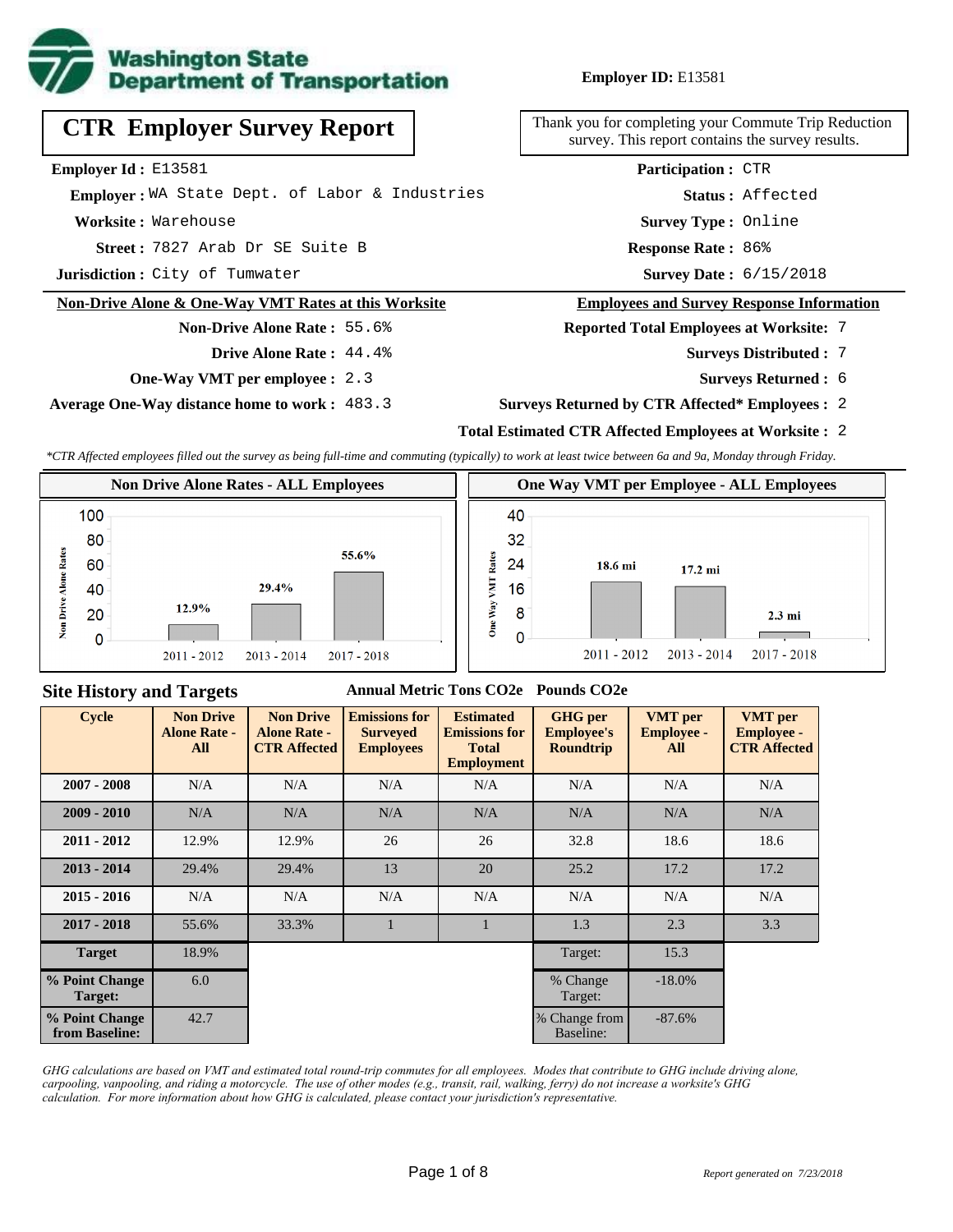

## **Commute Trips By Mode - All Employees**

**Q.4: Last week, what type of transportation did you use each day to commute TO your usual work location? (Mode used for the longest distance.)**



*\* Motorcycle-1 is now included in Drive Alone and Motorcycle-2 is included in Carpool. Information about these trips is still available by request.*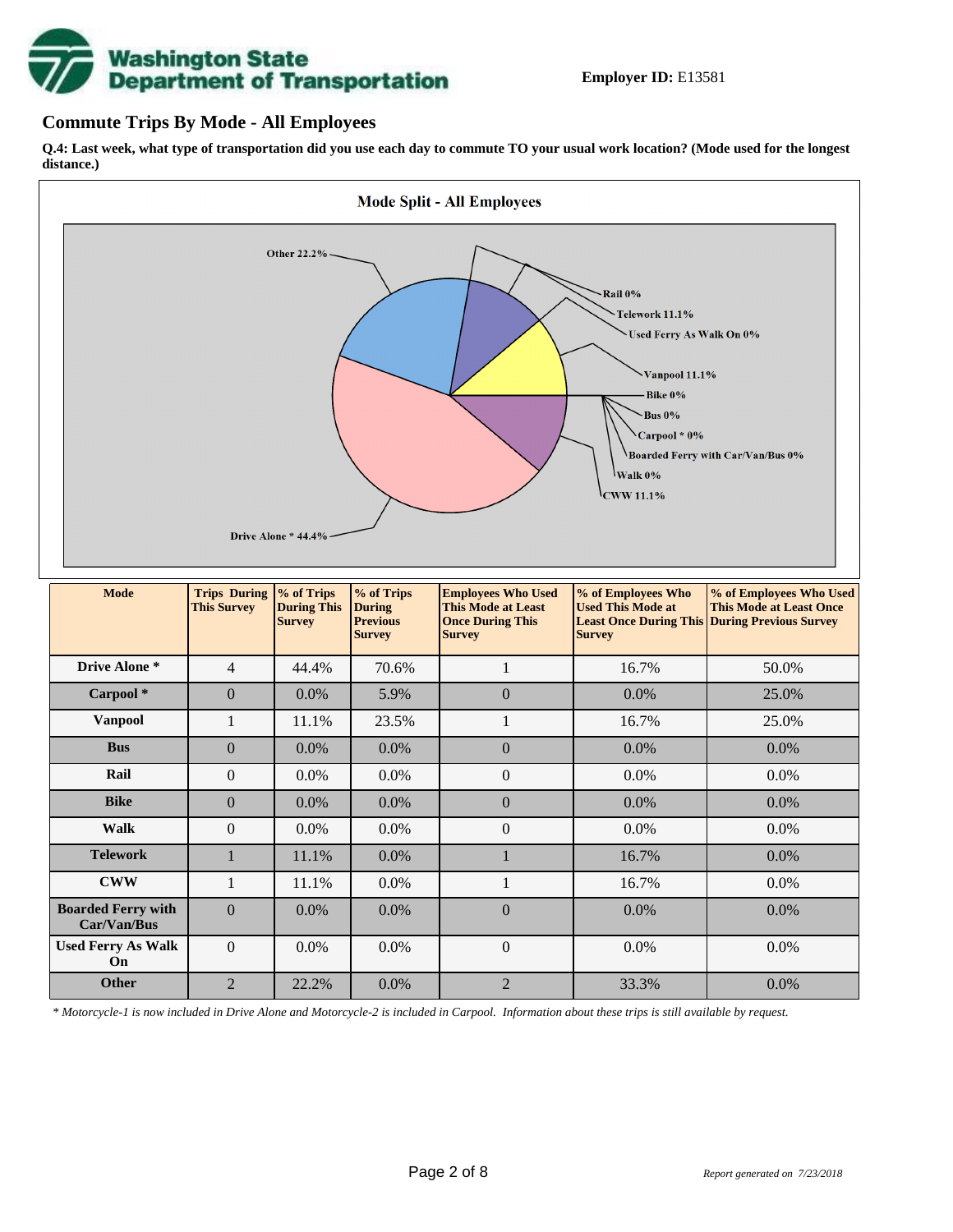

## **Commute Trips By Mode - Affected Employees**

**Q.4: Last week, what type of transportation did you use each day to commute TO your usual work location? (Mode used for the longest distance.)**



*\* Motorcycle-1 is now included in Drive Alone and Motorcycle-2 is included in Carpool. Information about these trips is still available by request.*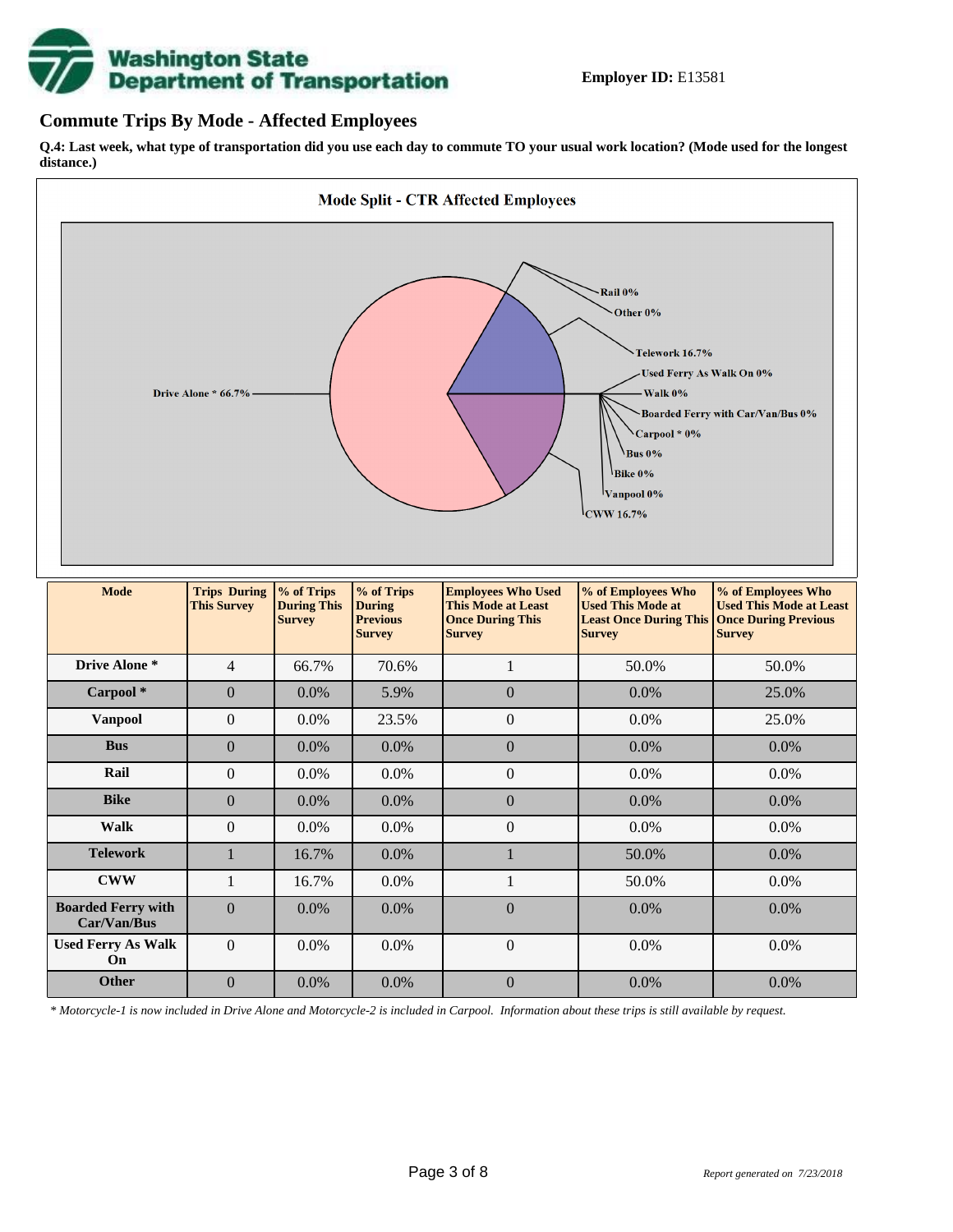

# **Alternative Modes - Number of Employees Who Used a Non-Drive Alone Mode:**

| <b>Non-Drive Alone</b><br><b>Number Of Days</b> | Exactly this $# of$<br><b>Employees</b> | <b>Exactly this % of</b><br><b>Employees</b> | At least # of<br><b>Employees</b> | At least % of<br>employees |  |  |
|-------------------------------------------------|-----------------------------------------|----------------------------------------------|-----------------------------------|----------------------------|--|--|
| 0 Day                                           |                                         | 17%                                          | 6                                 | 100%                       |  |  |
| 1 Days                                          |                                         | 83%                                          | 5                                 | 83%                        |  |  |
| 2 Days                                          | 0                                       | 0%                                           | $\Omega$                          | 0%                         |  |  |
| 3 Days                                          | $\theta$                                | 0%                                           | $\Omega$                          | 0%                         |  |  |
| 4 Days                                          | $\theta$                                | 0%                                           | $\Omega$                          | 0%                         |  |  |
| 5 Days                                          | 0                                       | 0%                                           | $\theta$                          | 0%                         |  |  |
| <b>6 or More Days</b>                           | $\theta$                                | 0%                                           | $\Omega$                          | 0%                         |  |  |

## **Count by Occupancy of Carpools and Vanpools**

**Q.5 If you used a carpool or vanpool as part of your commute, how many people (age 16 or older) are usually in the vehicle?**

| <b>Ridesharing Occupancy</b> | <b>Mode</b> | <b>Response Count</b> |  |  |  |
|------------------------------|-------------|-----------------------|--|--|--|
| $2*$                         | Carpool     | $\theta$              |  |  |  |
| 3                            | Carpool     | $\overline{0}$        |  |  |  |
| 4                            | Carpool     | $\boldsymbol{0}$      |  |  |  |
| 5                            | Carpool     | $\overline{0}$        |  |  |  |
| >5                           | Carpool     | $\boldsymbol{0}$      |  |  |  |
| $<$ 5                        | Vanpool     | $\overline{0}$        |  |  |  |
| 5                            | Vanpool     | $\overline{0}$        |  |  |  |
| 6                            | Vanpool     | $\boldsymbol{0}$      |  |  |  |
| 7                            | Vanpool     | $\boldsymbol{0}$      |  |  |  |
| 8                            | Vanpool     | $\overline{0}$        |  |  |  |
| 9                            | Vanpool     | $\overline{0}$        |  |  |  |
| 10                           | Vanpool     | $\overline{0}$        |  |  |  |
| 11                           | Vanpool     | $\boldsymbol{0}$      |  |  |  |
| 12                           | Vanpool     | $\boldsymbol{0}$      |  |  |  |
| 13                           | Vanpool     | $\overline{0}$        |  |  |  |
| 14                           | Vanpool     | $\overline{0}$        |  |  |  |
| >14                          | Vanpool     | 1                     |  |  |  |

\* Motorcycle-2 counted with Carpool-2 for this table.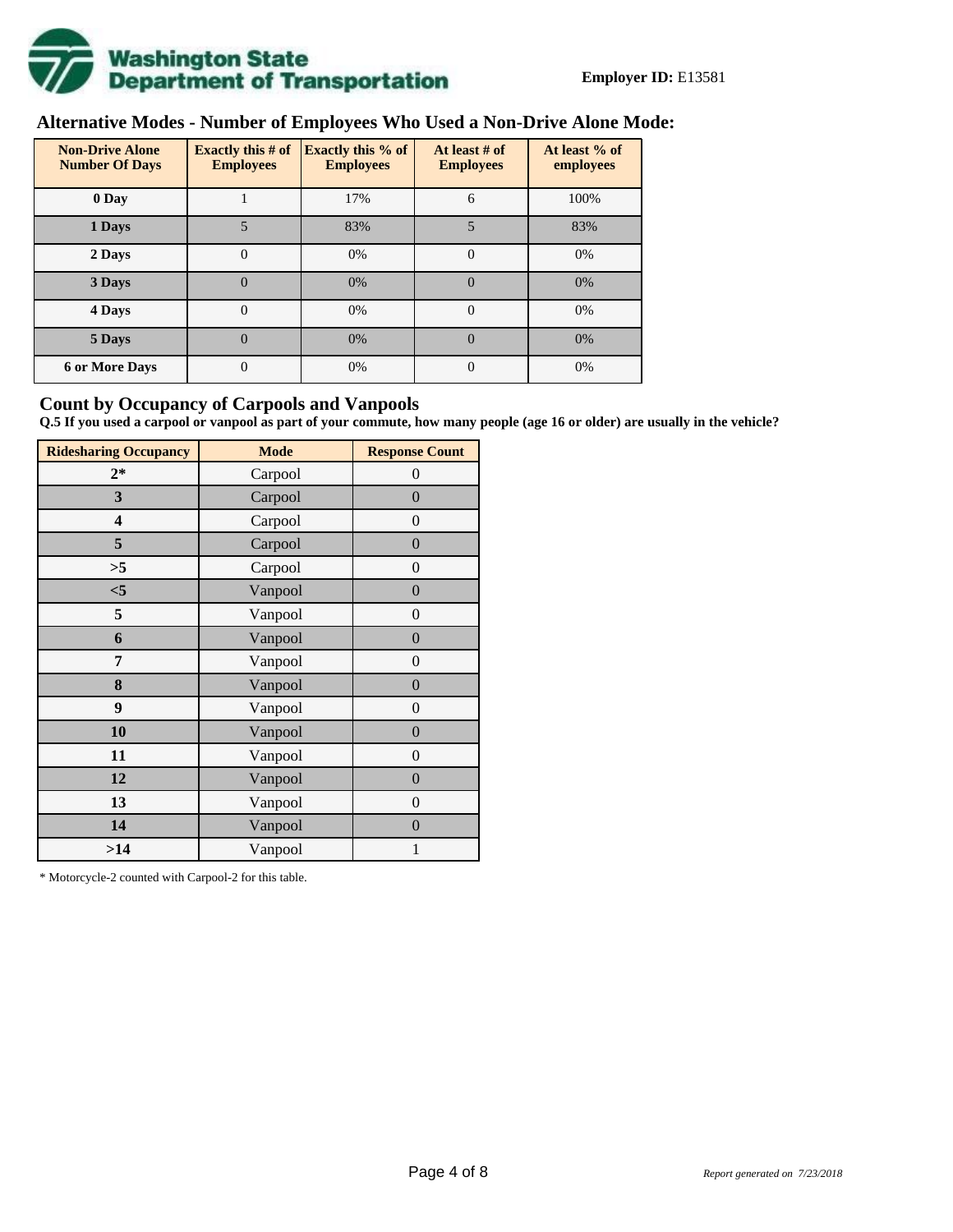

# **Reported Work Schedule - All Employees**

**Q.8 Which of the following best describes your work schedule?**

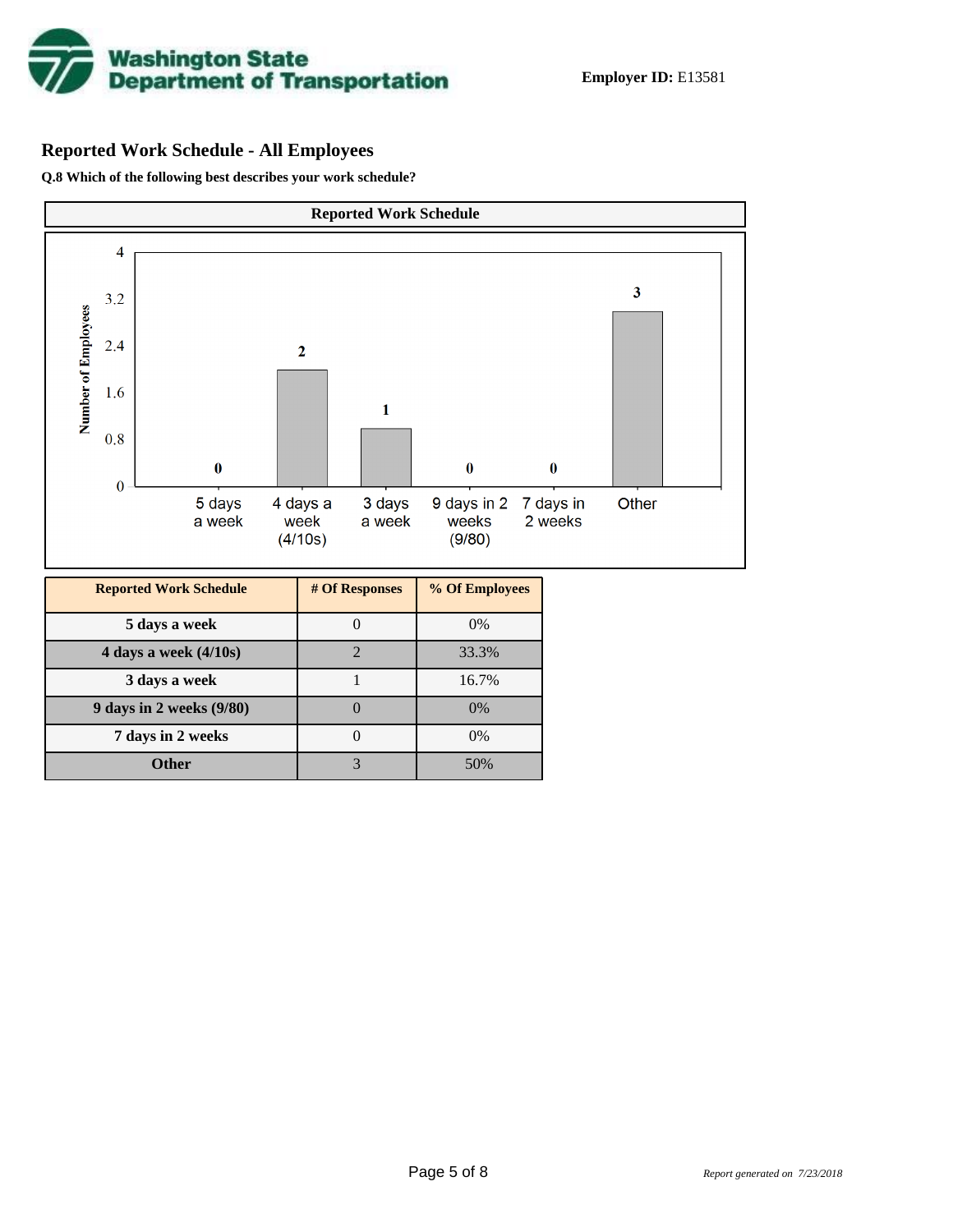

## **Parking and Telework**

**Q.9: On the most recent day that you drove alone to work, did you pay to park? (Mark "yes" if you paid that day, if you prepaid, if you are billed later, or if the cost of parking is deducted from your paycheck.)**



**Q.10: How many days do you typically telework?**

| <b>Telework Frequency</b>           | # of Responses | % of Responses |
|-------------------------------------|----------------|----------------|
| No Answer/Blank                     |                | $0.0\%$        |
| I don't telework                    |                | 16.7%          |
| Occasionally, on an as-needed basis | $\mathfrak{D}$ | 33.3%          |
| 1-2 days/month                      |                | 16.7%          |
| 1 day/week                          |                | $0.0\%$        |
| 2 days/week                         |                | 16.7%          |
| 3 days/week                         |                | 16.7%          |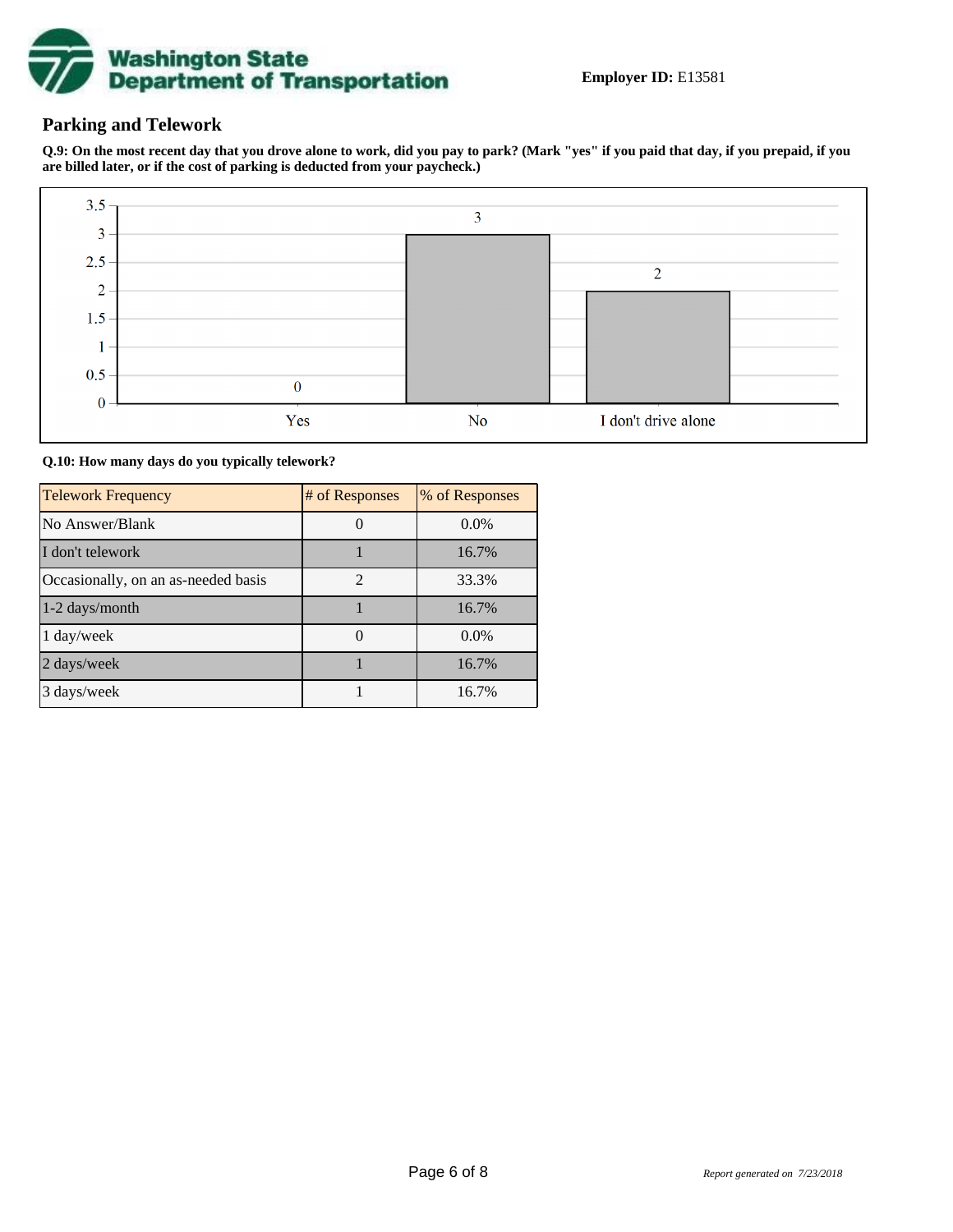

## **Reasons for driving alone to work/not driving alone to work**

**Q11. When you do not drive alone to work, what are the three most important reasons?**

| <b>Question Text</b>                                           | # of Responses | % of Responses |
|----------------------------------------------------------------|----------------|----------------|
| Other                                                          | 5              | 100.0%         |
| Financial incentives for carpooling, bicycling or walking.     | $\Omega$       | $0.0\%$        |
| Free or subsidized bus, train, vanpool pass or fare benefit    | $\Omega$       | 0.0%           |
| Personal health or well-being                                  | $\Omega$       | $0.0\%$        |
| Cost of parking or lack of parking                             | $\Omega$       | $0.0\%$        |
| To save money                                                  | $\theta$       | $0.0\%$        |
| To save time using the HOV lane                                | $\Omega$       | 0.0%           |
| I have the option of teleworking                               | $\Omega$       | $0.0\%$        |
| Driving myself is not an option                                | $\theta$       | 0.0%           |
| Emergency ride home is provided                                | $\Omega$       | $0.0\%$        |
| I receive a financial incentive for giving up my parking space | $\theta$       | 0.0%           |
| Preferred/reserved carpool/vanpool parking is provided         | $\Omega$       | $0.0\%$        |
| Environmental and community benefits                           | $\Omega$       | $0.0\%$        |

#### **Q12. When you drive alone to work, what are the three most important reasons?**

| <b>Question Text</b>                                      | # of Responses | % of Responses |
|-----------------------------------------------------------|----------------|----------------|
| Other                                                     | 5              | 71.4%          |
| My commute distance is too short                          |                | 14.3%          |
| Family care or similar obligations                        |                | 14.3%          |
| Riding the bus or train is inconvenient or takes too long | $\theta$       | $0.0\%$        |
| I need more information on alternative modes              | $\Omega$       | $0.0\%$        |
| My job requires me to use my car for work                 | $\Omega$       | $0.0\%$        |
| I like the convenience of having my car                   | $\Omega$       | $0.0\%$        |
| Bicycling or walking isn't safe                           | $\Omega$       | $0.0\%$        |
| There isn't any secure or covered bicycle parking         | $\theta$       | $0.0\%$        |